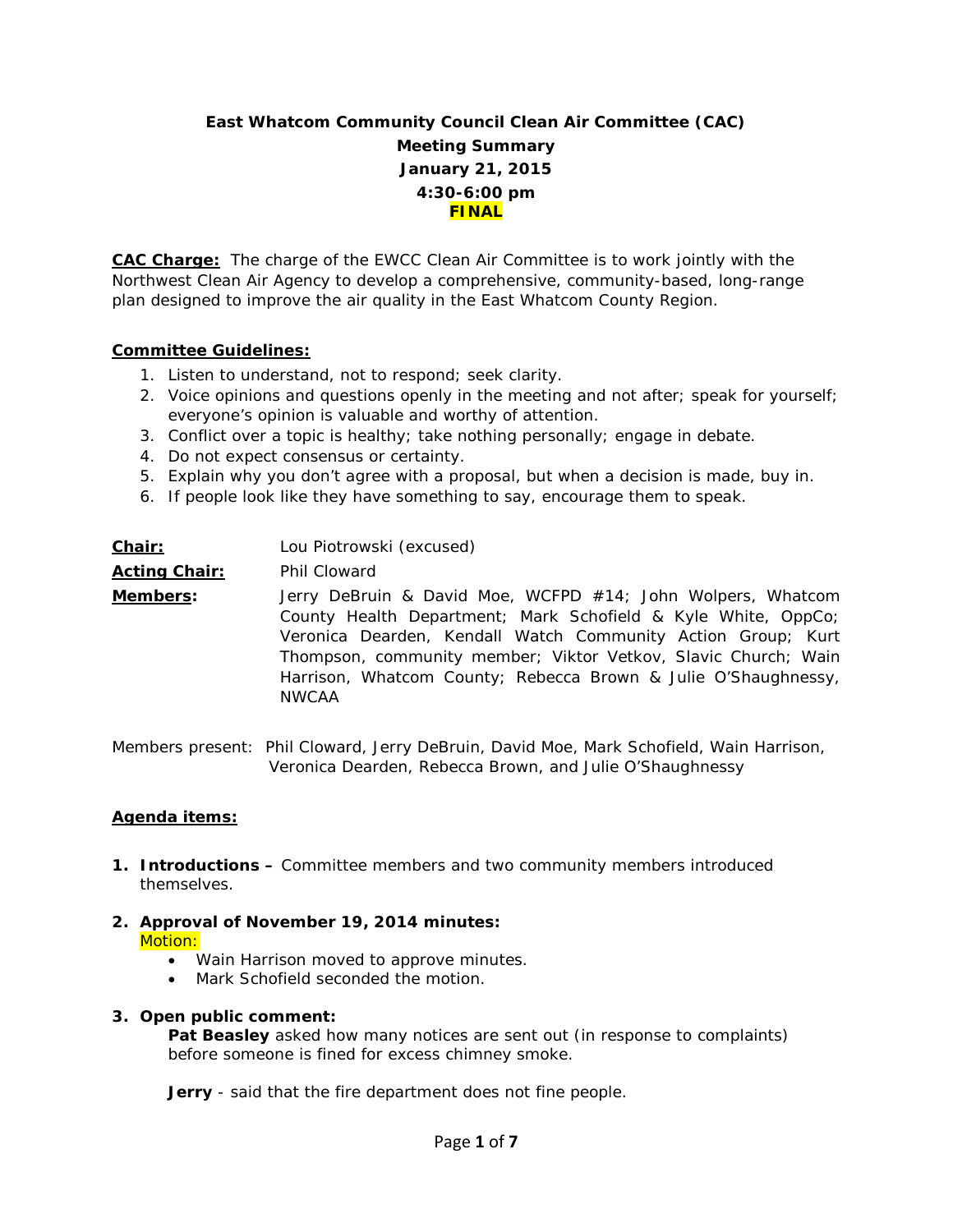**Julie** - provided outreach and enforcement overview of NW Clean Air Agency's (NWCAA) approach to wood stove smoke.

# **Outreach**

• NWCAA is working to connect with all Columbia Valley community members, informing them of outdoor burning regulations, how to properly burn in their woodstoves, and putting them in touch with resources that may help them achieve cleaner burning. In the past, educational letters have been sent, but we've realized that if we don't first work raise awareness of the problem and provide an opportunity for people to succeed, enforcement is unlikely to achieve the results we're seeking, which is improved air quality. Door-to-door community outreach is occurring on an ongoing basis and will continue throughout the year.

#### **Complaint response and enforcement**

- Under state law, NWCAA can initiate enforcement action only when a complaint is filed with the agency. This enforcement approach is unique to wood stoves. Outdoor burning enforcement, for example, can be initiated solely by NWCAA's observations without a complaint.
- When NWCAA, receives an initial complaint, the agency sends a letter to the alleged source of the chimney smoke. The letter acknowledges that emissions were unconfirmed and clearly states this is an informational contact only. It also provides instruction on how to burn properly, information on wood smoke health impacts, regulatory requirements, and asks the person to evaluate his or her burning practices and make changes where appropriate.
- The second complaint escalates agency response and contact with the alleged source of the chimney smoke is initiated. NWCAA ensures that requirements are understood and answers any questions the recipients may have. Contact can sometimes be challenging because it's difficult to find a phone number or reach people at their home. Our goal is to succeed in the informational stage so that we don't have to proceed with enforcement. This approach is the most productive and efficient.
- Enforcement may occur after the second complaint is received and contact is made.
- Even on the second complaint, a residence is allowed a 20-minute exemption to start a fire and 20 minutes every four hours to feed the fire. Other than those periods, opacity should be 20% or less, which is just a wisp of smoke. In addition, inspectors are certified every six months to visually evaluate the amount of smoke.
- Wood smoke complaints along with nuisance odor complaints can be very challenging and frustrating for both residents and NWCAA. Wood smoke complaints require an available inspector to take an initial reading, wait 20 minutes, and take additional readings that exceed the standard prior to taking enforcement action. That is why we view outreach and education as valuable tools.

# **General comments**

- At some point, after we've done everything we can and should do to help people succeed, NWCAA will take enforcement action. The timing of when to call burn bans and proceed with enforcement is still undetermined.
- NWCAA is committed to continuing its efforts to visit every residence in Columbia Valley between now and next wood-heating season. Once this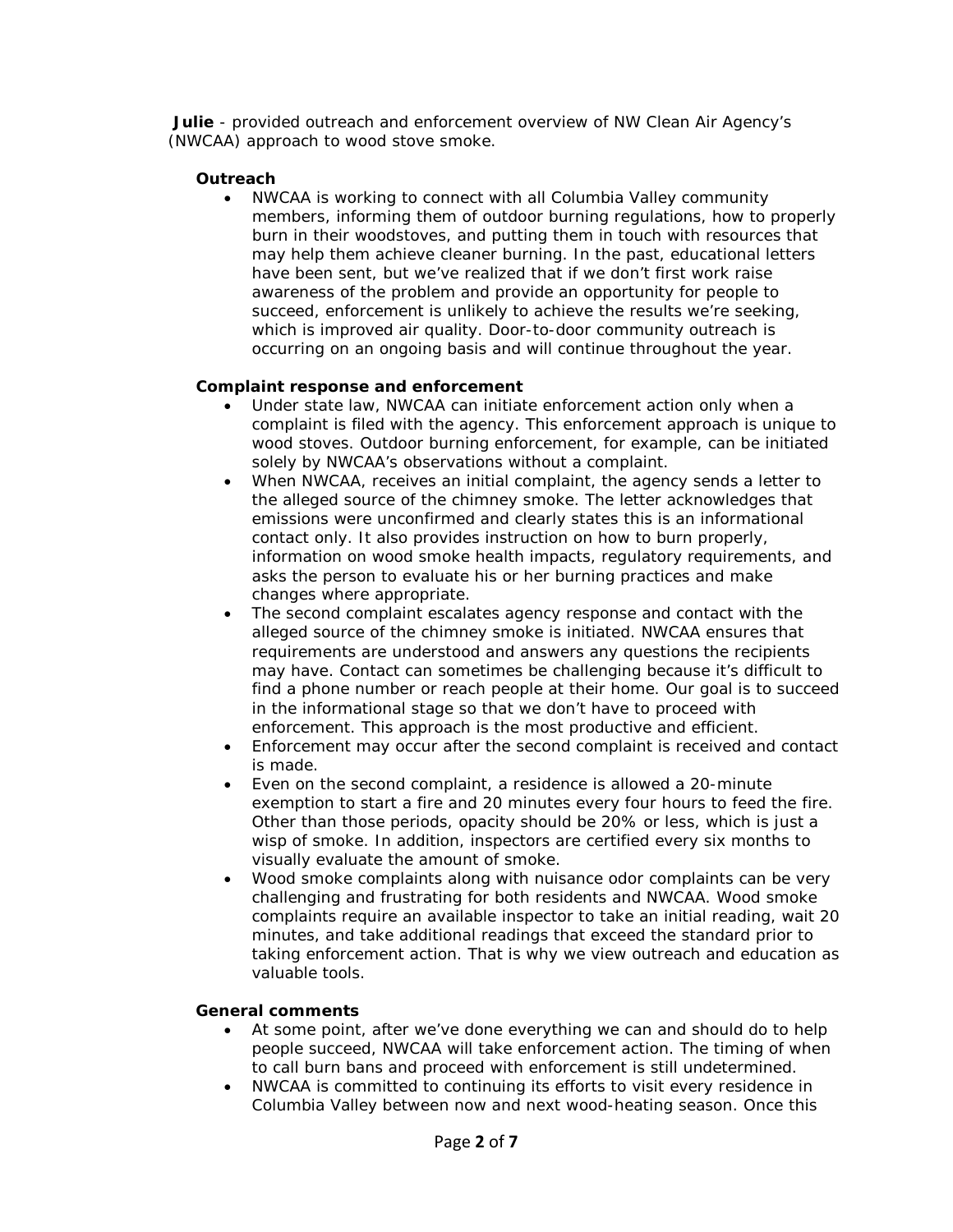effort is completed, we may pursue burn bans and enforcement next wood-heating season. This potential approach is under discussion at our agency.

• In summary, the complaint response process is not easy or quick and persistence pays off. We are not avoiding enforcement and will proceed with enforcement when warranted and documented.

**Pat** - Commented that some of the people she's called the agency about have absolutely changed the way they burn. However, there are others that are not getting the point. Her husband has developed an extreme case of bronchitis since they moved here, and they are going to put their house up for sale and move because she doesn't see it changing fast enough to make a difference. It's very frustrating. Outdoor fires are also a concern.

**Veronica** – Stated that her husband has one lung and some homes close to her are sources of smoke. She has gone outside to get into her car and was unable to see the car because it was so smoky. Veronica asked how many times they have to report on one particular person before something changes. There has been some has been some improvement, but smoke levels can still be bad.

#### **Confidentiality**

**Pat** –Requested that NWCAA not give out complainants' names as retaliation is unbelievable. One house is especially smoky, but she will not turn him in because of fear of retaliation.

**Julie** - Complainant information is not readily given out. However, Washington State has a very strong public records law which support information access. NWCAA holds a person's name confidential as long as possible, but if someone pursues the information via request for public records there may be a point when the information must be provided. In that case, NWCAA would try to contact the person or facility to let them know.

**Phil** – Said that it's too bad that for legitimate complaints, the first thing people are interested in is who complained.

**Veronica** – Stated that both Pat and her names were given out by NWCAA. There is a lot of retaliation in certain areas where there is high crime.

**Wain** – Outside of the fire inspectors, Whatcom County deals with enforcement peripherally. If someone fills out a code violation and requests confidentiality, in general, they can protect people up until they go to court. Once the situation goes to court, however, it's different.

**Julie** – Apologized for the names being release. She was unsure of how or why that happened. She said the law requires a person to request confidentiality when filing a complaint and that confidentiality can only occur for a few specific reasons, such as fear for personal safety or property damage (retaliation).

**Jerry** – Asked if confidentiality has to be specifically request by the person calling in. If there is fear a person could choose to remain anonymous.

**Mark** – Asked if anonymous complaints are accepted.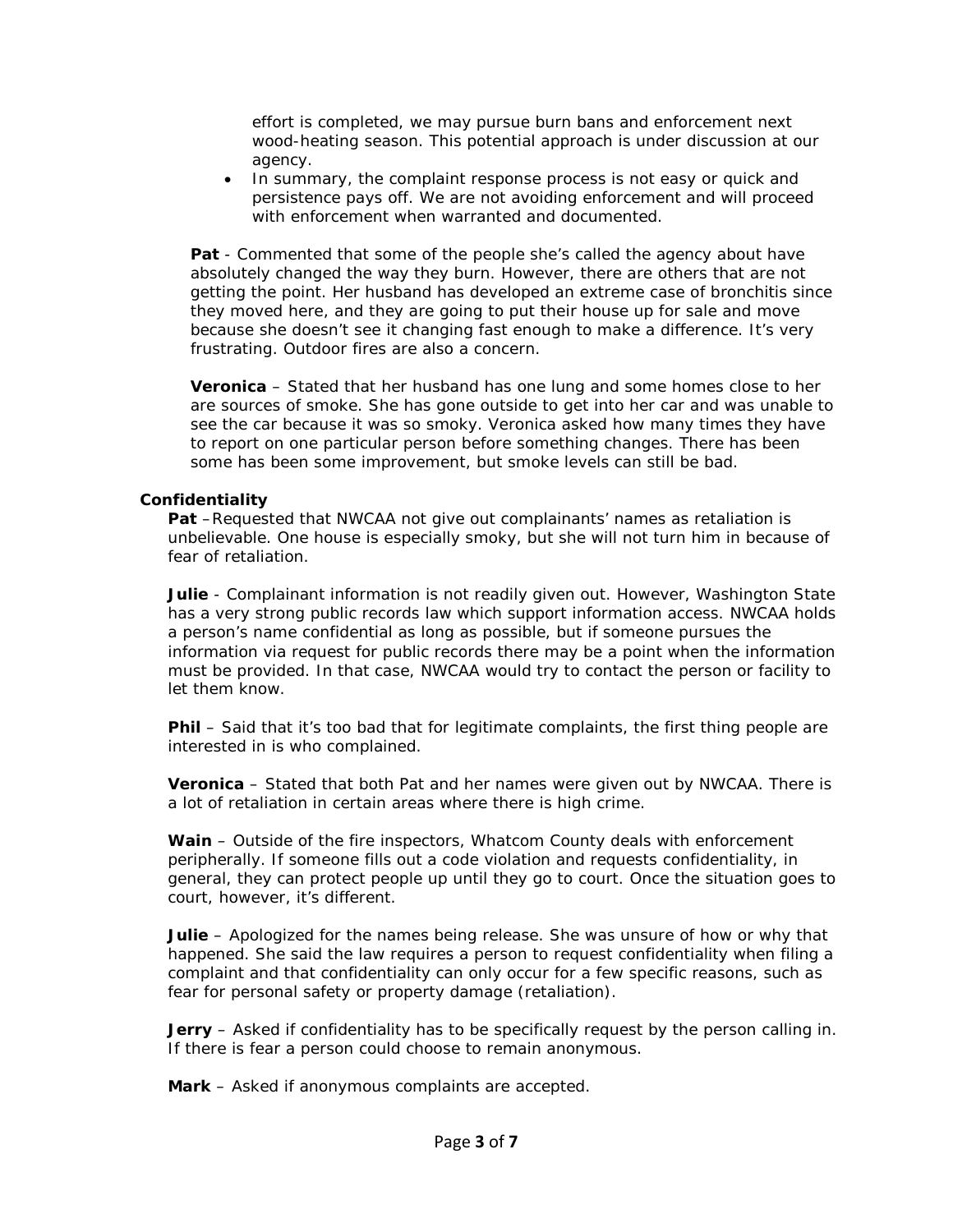**Julie** – Responded yes, except for nuisance complaints. Situations that can be verified by an inspector independent of a complainant's testimony of impact are considered valid complaints such as prohibited outdoor burning, industrial emissions, and opacity. However, the agency does not typically get a lot of anonymous complaints and would usually ask for more information in case any questions come up. Julie said she would confirm the confidentiality aspect of our complaint filing process, especially in light of recent database changes.

**Dave** – Said that fire fighters responding to an outdoor fire have no idea who called.

**Jerry** – Said that even if they did, they would not give out the information because it's not relevant. He shared a story where he observed retaliation after responding to a call.

**Veronica –** Requested that NWCAA consider handing out magnetic stove thermometers in addition to moisture meters as an additional educational tool in the complaint response process. This would help identify times when creosote build-up may occur as the thermometers identify the optimum temperature range for burning.

**Wain –** Acknowledged that retaliation is a realistic potential and understands why people would want to exercise confidentiality when they can.

**Phil –** Said that it's important than when someone voices a concern to the committee that we make sure that there is appropriate follow up.

**Julie –** Stated that in this circumstance, Pat's concern will be addressed via the complaint response process.

**Jerry –** Said that, in his opinion, the first question that should be asked when taking a call is whether or not they want to be kept confidential.

**Rebecca –** Reiterated that confidentiality can only be maintained when there is a fear for personal or property safety. She informed the committee that for complaints previously called in, confidentiality cannot be indicated if it was not initially requested at the time of the call; the record cannot be altered. For future calls confidentially can be requested at the time the complaint is filed. Information is not readily given out, but if a person submits a request for public records we are obligated to provide the information. Since more complaints are being registered the issue of who complained is coming up more frequently and residents are angry.

**Phil –** Said that in situations where people request confidentiality, the complaint should carry the same weight.

**Julie –** Said that the only time where anonymous complaints don't carry the same weight is when a transient nuisance impact is noted and does not occur at someone place of work or residence. These complaints are typically received as "information only" and are of lower priority.

**Dave –** Requested that NWCAA considers this discussion when evaluating our complaint response protocol.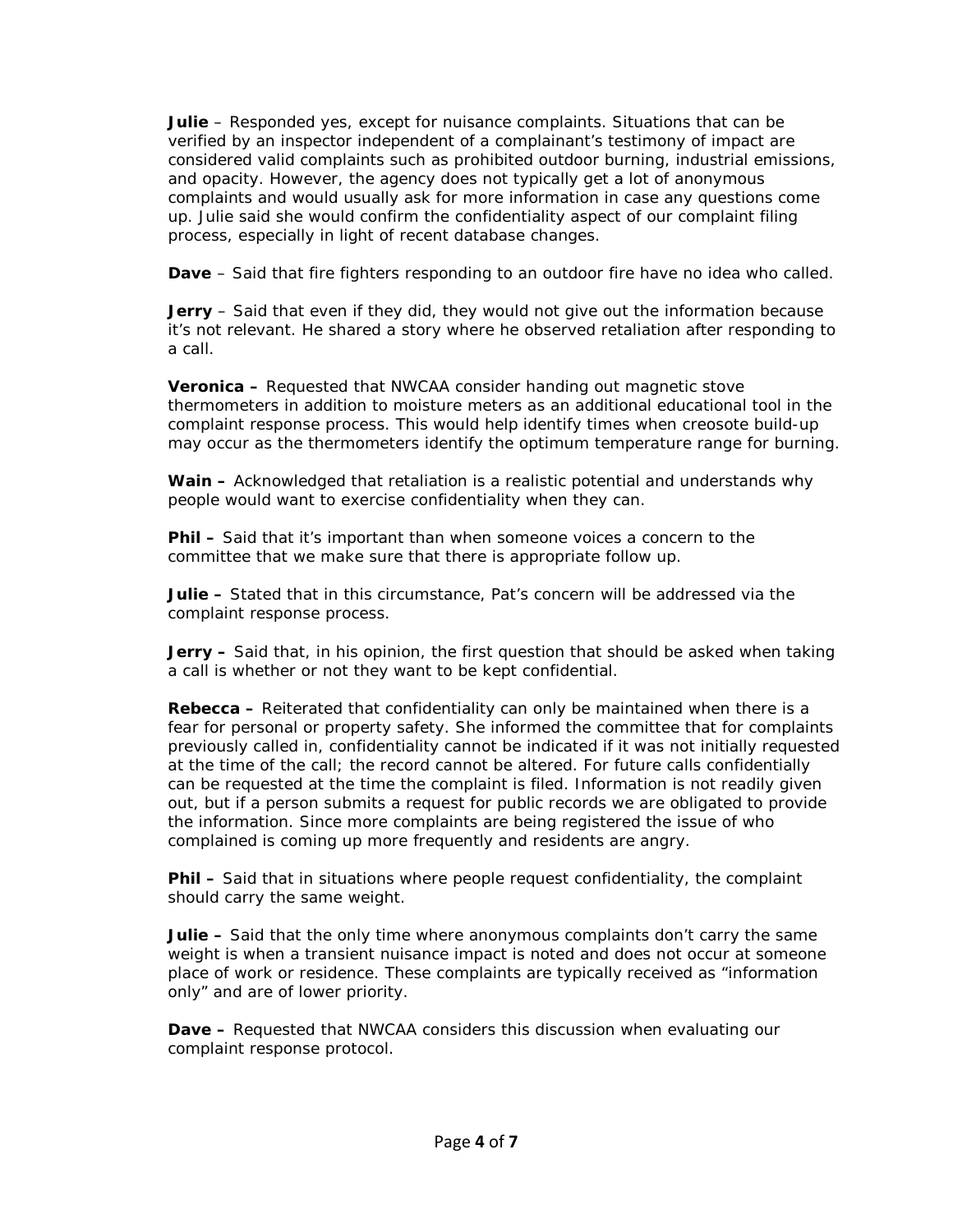#### **4. Announcements**

**Mark –** The OppCo will be conducting wood stove replacement outreach on February 2<sup>nd</sup> and 5th to connect with Misty Mountain tenants as they pay their rent. Another employee may also visit homes to collect paperwork from people who have previously expressed interest to keep the process moving and stoves changed out as quickly as possible.

**Jerry –** Shared news about a recipient of a wood stove change-out who was having problems with her stove, but is now enjoying a very warm house thanks to a wellworking stove; an example of the program's positive impacts.

**Rebecca –** Expressed that there are residents who have new wood stoves, but are still smoky and may need dry wood or additional assistance.

**Julie –** The state budget for the current biennium woodstove change-out program, ending June 30th, is four million dollars of which NWCAA received \$230,000. The legislative session just started and there is a possibility that funding will be cut in half. Once the session is over and the budget complete, NWCAA will submit a grant application if funding is available. The portion of the grant that was to fund the retrofit device was reallocated because the device is not practically viable at this point in time.

**Dave & Jerry –** The air quality sign in front of the fire hall has been fixed to withstand high wind conditions. Additional numbers are needed, however, because all the "2"s have blown away.

#### **5. Future meeting dates**

**Julie –** Discuss the possibility of changing the current meeting date to accommodate a year-long conflict John Wolpers has where his participation is mandatory.

The committee as a whole voiced support to move the meeting time, if possible. Julie will send out an email to see if the 1<sup>st</sup> or 4<sup>th</sup> Wednesday will work.

#### **6. Strategic plan update**

**Phil –** Was going to send the plan to Mark, but read NWCAA's recent editorial which prompted him to take another look at the plan. The plan has a timeline which reflects identified actions and accomplishments. However, the main question still unanswered is when will enforcement (burn bans) begin. This is what the public needs to know. The committee needs to be aware that there is a certain level of mistrust with government agencies that might hinder progress.

**Rebecca –** Agreed that people need to know what to expect in regard to burn bans.

**Julie –** Referred to internal discussions currently going on at NWCAA to determine the appropriate time to call burn bans. She said that with data showing poor air along with the commitment to visit every household by fall, it may be appropriate to call burn bans next wood heating season. This potential approach is preliminary and under discussion at NWCAA.

**Jerry** – Asked how many days have been above the standard this year.

**Julie –** There have been 4-5 days this heating season.

**Phil –** It would be nice to have an annual summary for comparison purposes.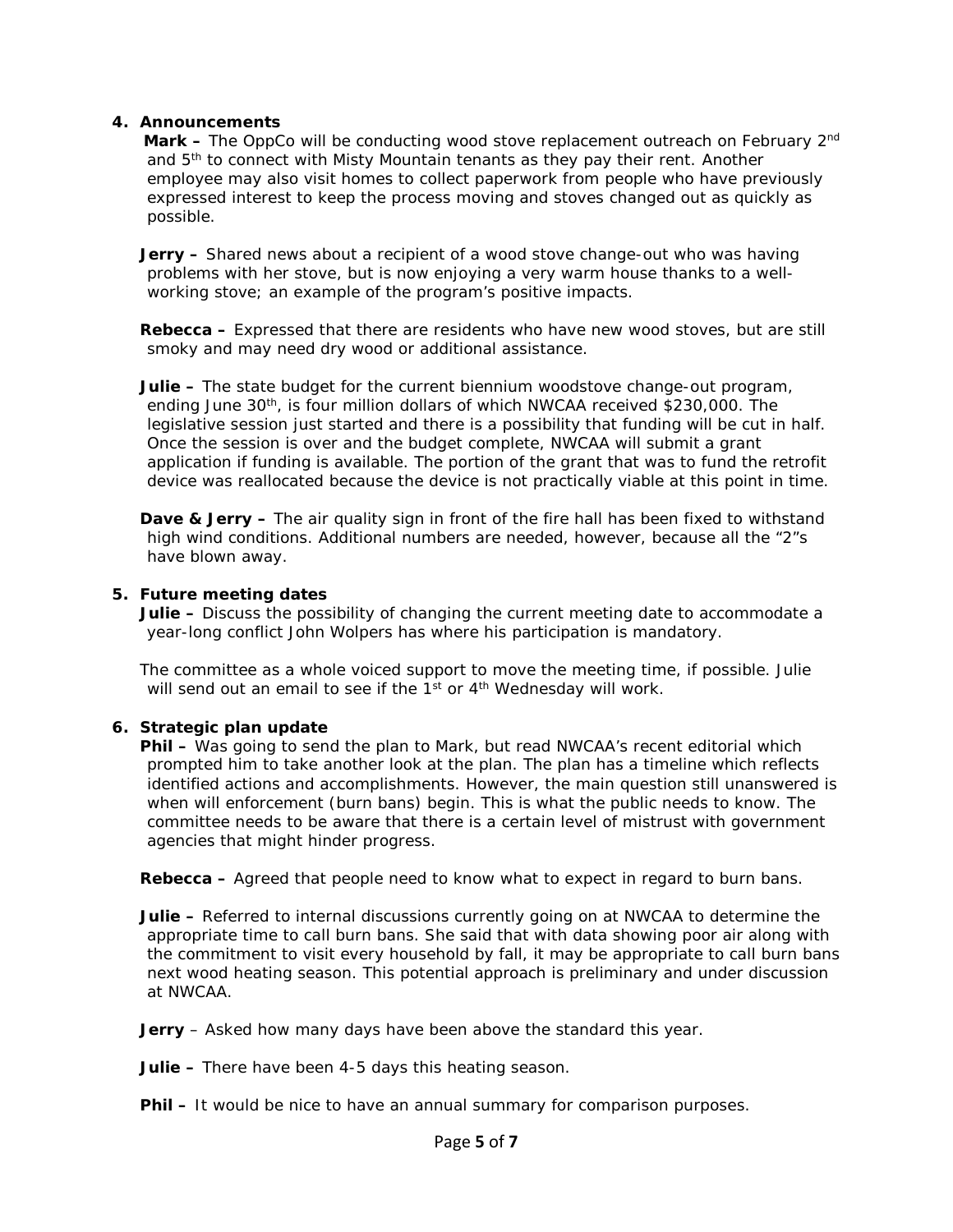**Rebecca –** Said that if we're going to call them, we need to get people help before to make sure they're ready. For example, making sure their furnaces are fixed in preparation of a stage 2 ban.

**Jerry –** Asked if NWCAA can enforce if it's their only source of heat.

**Julie –** Said that in a stage 2 ban, a wood stove can be used if it's the only source of adequate heat, but that the opacity standard still applies.

**Rebecca -** Clarified that the stage 2 exemption for wood stoves as the only source of adequate heat does not apply if a person has a furnace that needs repair. The intention would be to assist in furnace repair or replacement so that there is another source of heat. It's important to identify people who need help resolving these issues prior to calling burn bans.

**Jerry -** Added that some furnaces may not have used for years and perhaps having them checked would also be useful, especially to avoid carbon monoxide exposure.

**Julie –** The potential of calling burn bans next wood heating season is draft because resource availability and impacts need to be determined to ensure proper response and follow through if we call them.

**Phil -** Doesn't the ban have to be derived from data?

**Julie –** Stage 1 burn bans are called when forecasting indicates the possibility of exceeding the standard. Forecasting considers many criteria and must be documented and defensible. A stage 1 ban is called to avoid reaching the standard, it is not called after the standard is reached. NWCAA's internal discussion on burn-ban policy includes a request, yet to be formally named, that asks residents to voluntarily refrain from burning wood to help prevent air quality from getting worse. Julie's intention is to seriously look at implementing burn bans next wood heating season after door-to-door outreach is completed. The outreach effort will continue throughout the year. This approach may change.

**Phil –** Has some serious concerns that calling burn bans next heating season might be premature.

**Julie –** In addition to the door-to-door outreach, there is a commitment to attend meetings and community events to help get the word out and put a face with the agency name.

**The committee** as a whole engaged in a conversation about the different stages of burn bans and what each stage means. They agreed to pick up the conversation next meeting.

#### **7. Biomass committee update**

**Phil –** The biomass committee has made sizeable advances and has a guaranteed wood bank. There will be a supply of wood, but the details still need to be worked out. In addition, the biomass committee is looking at ways to supplement what OppCo is doing. There are two other wood banks in existence that are slightly different, but have been very helpful examples. The committee is working with the port and the State Department of Commerce to further pursue the manufacturing of pellets. The concern is to keep the community involved in the process so that they are receptive